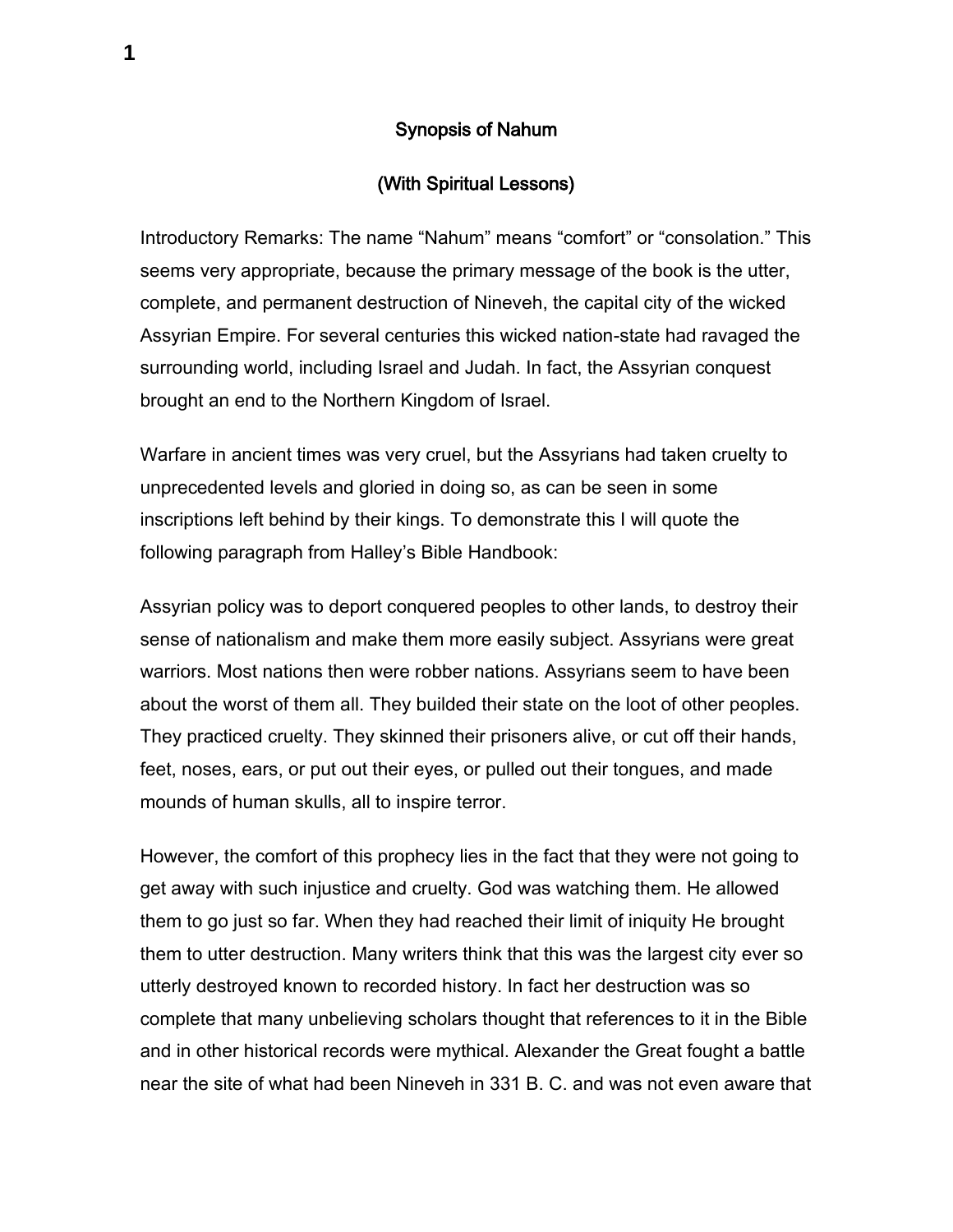there had been a city there! The ruins of Nineveh were not discovered and explored until the 1800s. Since then there has been the discovery of the ruins of magnificent palaces, and hundreds of thousands of inscriptions. These inscriptions confirm the Biblical account to a remarkable degree.

Further comfort is given by this book to the Lord's people. They had been illtreated by the seemingly invincible Assyrians, but at the end of the day they still existed, while the Assyrians had been totally annihilated.

This prophecy is a comfort to the people of God at all times. It is a graphic example of the truth that God is Ruler among the nations. Sometimes it seems as if evil will ultimately triumph, but it will not. God is a righteous judge. Abraham knew this long ago when he asked in Genesis 18:25, "… Shall not the Judge of all the earth do right?"

There are some differences of opinion of when this book was written, but conservative scholars agree that it was probably written sometime between 660- 650 B. C. Jonah's prophecy had been written about 150 years before this. Nineveh, at his preaching, had gone through a period of national repentance. But she had soon gone back to her old ways of cruelty and robbery. We can see in this that God is indeed long-suffering. However, His long-suffering eventually comes to an end when there is no lasting repentance. When Nahum wrote this prophecy Nineveh was at the height of her power. It is almost certain that very few took him seriously. But when the fall came, it came rapidly! This should be a warning for any nation, no matter how powerful. Nineveh was finally destroyed by the Babylonians and their allies in 612 B. C.

## Outline of Nahum

(This very brief outline is adapted from Unger's Bible Handbook)

Chapter 1-God's Majestic Holiness

**2**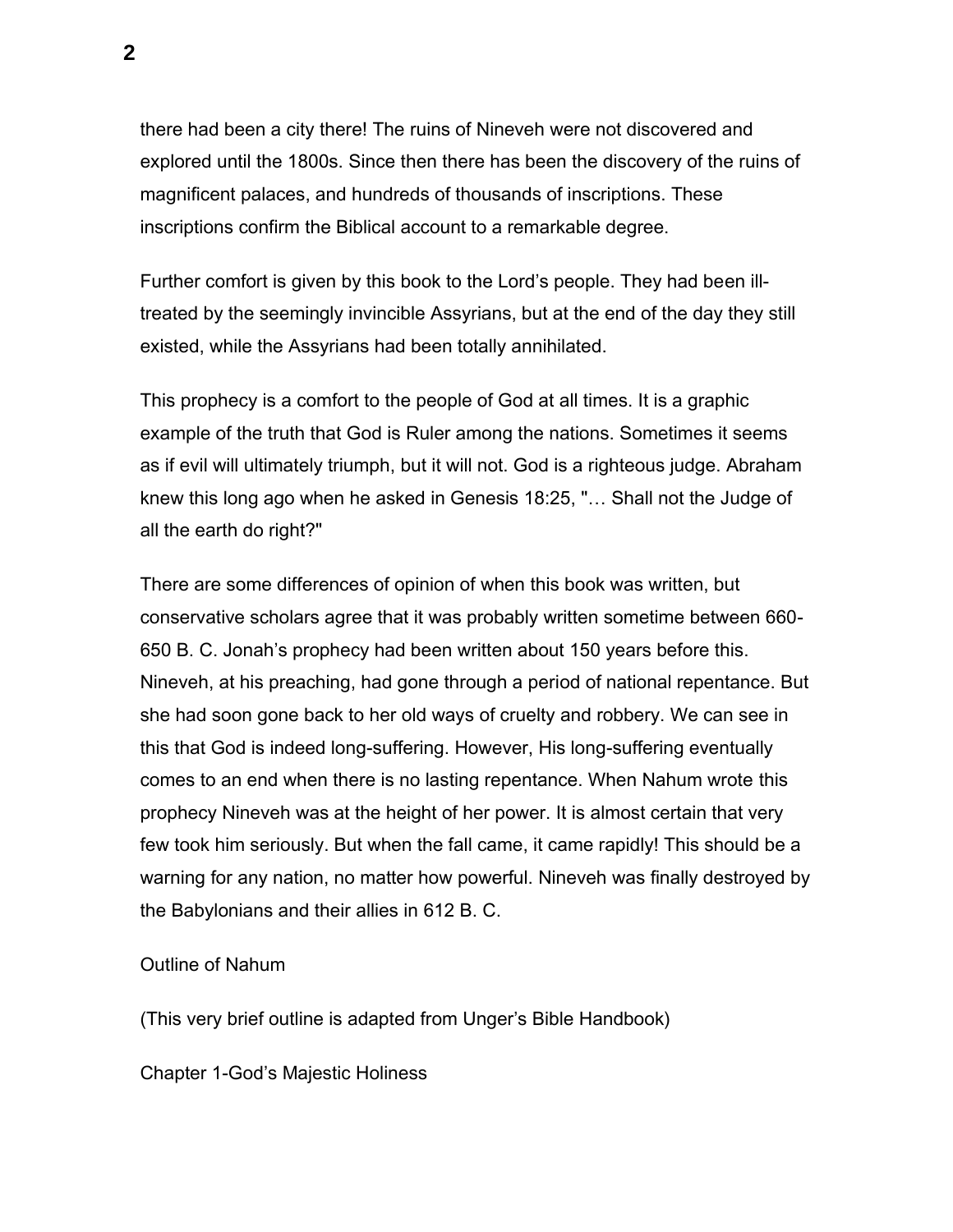Superscription- v. 1

Character of God in Judgment-vs. 2-11

The Fall of Nineveh Announced-vs. 12-15

Chapter 2-Siege and Destruction of Nineveh

The Overthrow of Nineveh Predicted and Described-vs. 1-12

The Reason for Nineveh's Destruction-v. 13

Chapter 3-Nineveh an Example of God's Judgment

Her Sins Reap Their Harvest-vs. 1-17

Lament Over the King of Assyria-vs. 18, 19

Lessons and Observations

1: 2-6-This presents an awe-inspiring picture of the holiness, justice, and power of God. He is long-suffering, but His wrath against sin is inevitable. This is made plain in Ecclesiastes 8:11-13, "Because sentence against an evil work is not executed speedily, therefore the heart of the sons of men is fully set in them to do evil. Though a sinner do evil an hundred times, and his days be prolonged, yet surely I know that it shall be well with them that fear God, which fear before him: But it shall not be well with the wicked, neither shall he prolong his days, which are as a shadow; because he feareth not before God."

Some of this language may be figurative, but we also know that God does have complete control over nature and uses it for His purposes. The Bible is full of such examples. Also, if anyone has any doubts about this they should talk to Napoleon, who lost an entire army in Russia to the winter, or to Hitler, who did the same thing many years later, or to Philip II, who sent the Spanish Armada to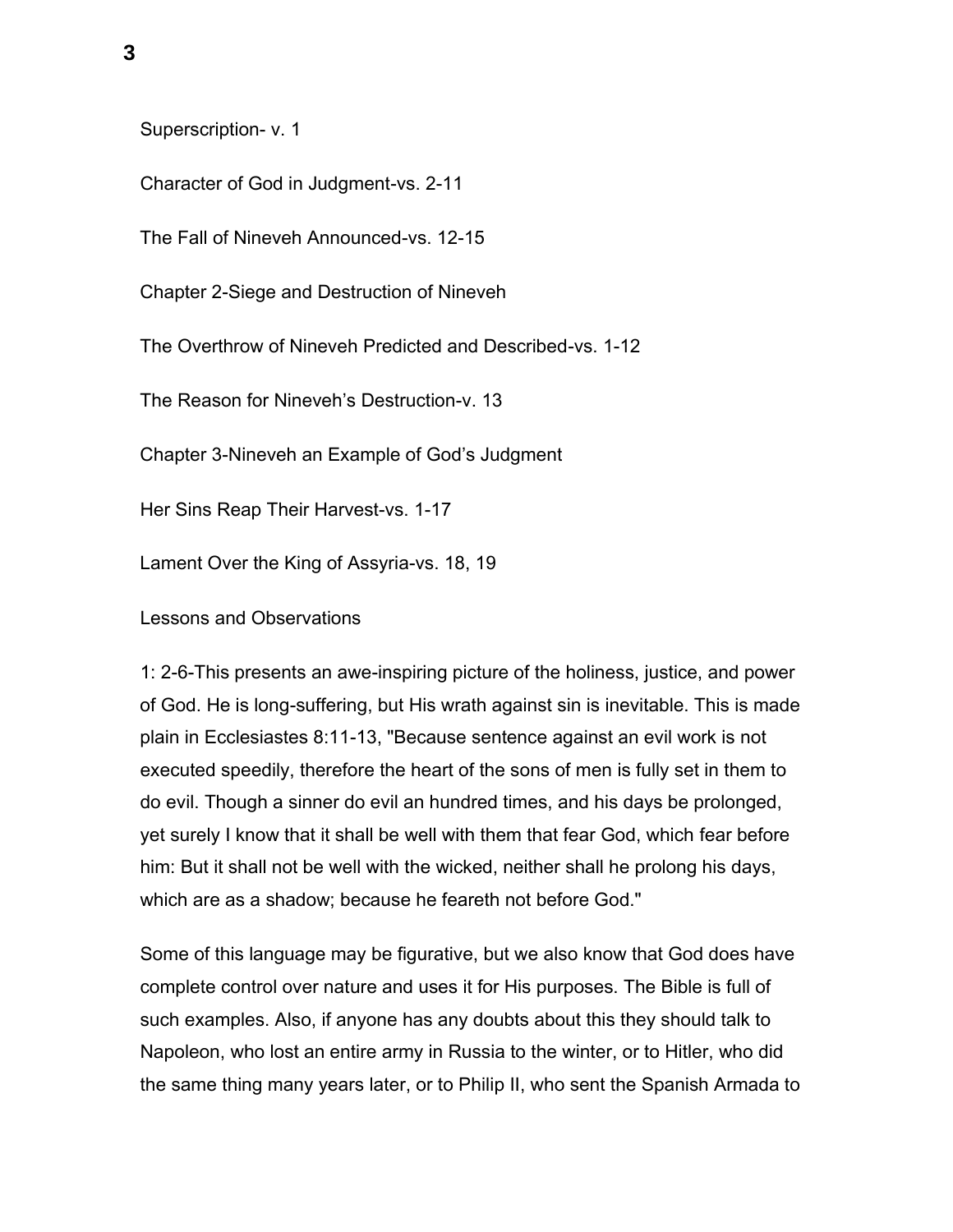England in 1588, or to George Washington, who was enabled by a dense fog to get his army off Long Island to fight the British another day.

1: 7- Especially in times of trouble, the Lord's people must remember what a wonderful strong hold He is. The wise man wrote in Proverbs 18:10, "The name of the LORD is a strong tower: the righteous runneth into it, and is safe." Concerning the security found in the Lord David waxed eloquent in Psalms 18:2, "The LORD is my rock, and my fortress, and my deliverer; my God, my strength, in whom I will trust; my buckler, and the horn of my salvation, and my high tower."

1: 8-10-Some of this language may be figurative, but it is likely that at least some of it is literal. The prophet mentions here an "overrunning flood." Nineveh was situated on the Tigris River. While the Babylonian armies were besieging her, there was a torrential rain and a sudden rise in the river washed away a long section in her walls, permitting the enemy to enter the city. Verse ten also mentions that they "shall be devoured as stubble fully dry." When Nineveh was excavated, there was much evidence that it had been almost totally consumed by fire. According to Diodorus Siculus, a Greek historian, when the river rose a portion of the walls collapsed, and part of the city was flooded. The superstitious king, Sardanapalus, thought this was the fulfillment of a pagan oracle and that the river, itself, had turned against Nineveh. He accordingly built a huge funeral pyre and burned himself, his family and officials, and the palace to the ground.1 Whatever else had not been destroyed in this conflagration was burned by the invading armies.

1: 11, 12-These are more predictions of the destruction of the Assyrians. Even though they thought evil of the Lord and of His people, and even though they were very numerous and confident ("quiet") they would be cut off so thoroughly that the Lord would afflict them no more because they would have been utterly destroyed.

**4**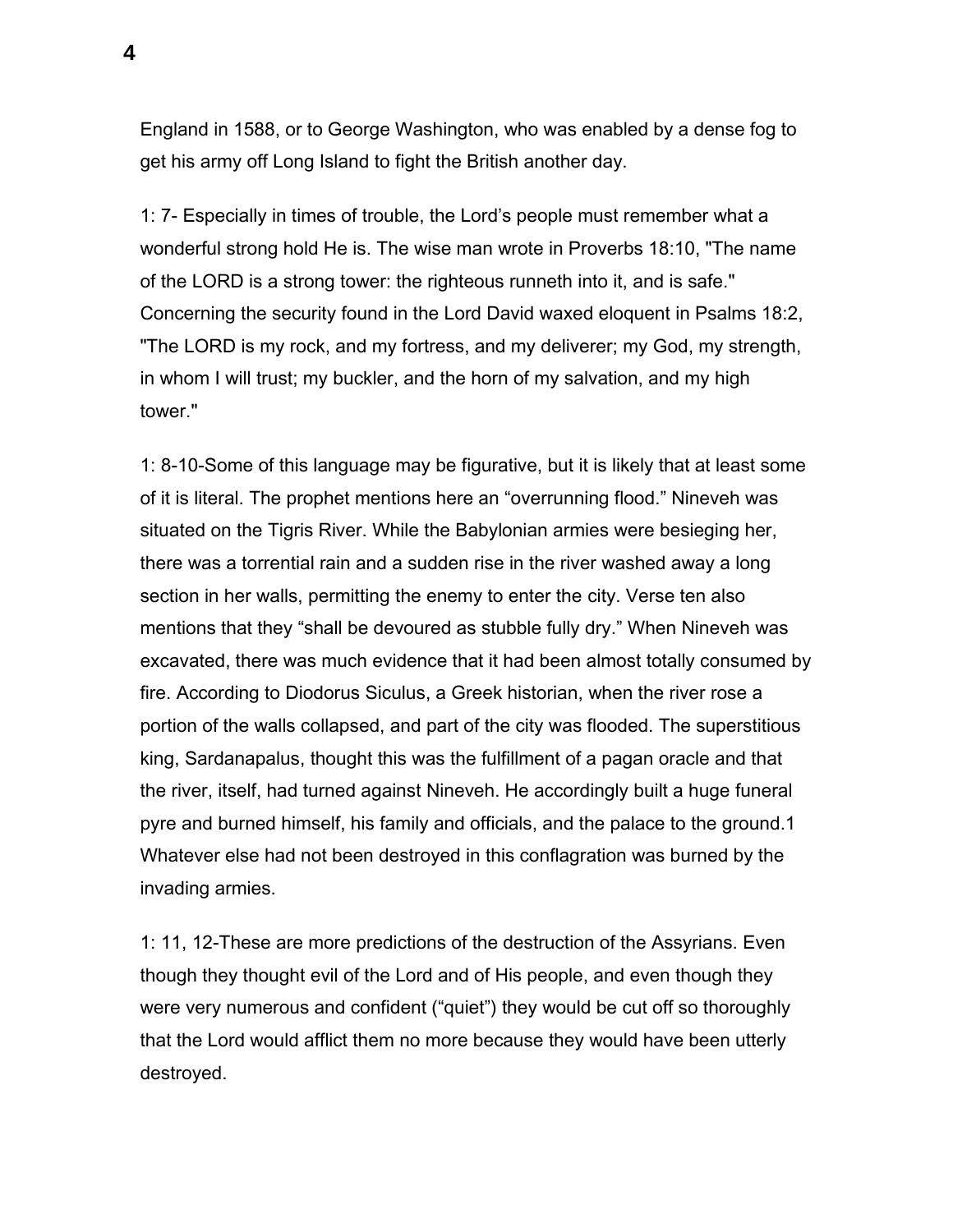1: 13-This verse brings great comfort to God's people. The yoke of the enemy was to be broken and God's people would go free. John Gill has the following comment about a spiritual application of this verse: "set thee entirely free from the bondage of the enemy, and all fear of it; a type of that freedom from the yoke of sin, Satan, and the law, which the people of God have by Jesus Christ."

1: 14-This verse speaks of the total destruction of the Assyrian Empire. God is going to put this empire in the grave. Their name and influence are to be blotted out.

1: 15-This is a beautiful and comforting verse. The literal destruction of Assyria would be good news to the Jewish nation. However, something even more wonderful than that is prefigured here. Nahum here is referring to the announcing of the fall of Nineveh. In almost identical language (See Is. 52: 7) Isaiah prophecies of the release of the people of God from their Babylonian captivity. Paul in, Rom. 10: 15, applies this language to the arrival and reign of the Messiah. Boice makes a very helpful comment here: "Just as Isaiah saw the prophesied release of the people of God from their Babylonian captivity to be a token of that final and perfect release from sin and its bondage through Christ, so does Nahum see the fall of Assyria's capital as a promise of the ultimate defeat of all wickedness by the triumph of Christ."2

Good tidings of peace is what the gospel is all about. It is wonderful to be delivered from cruel bondage by an earthly tyrant. However, there is a limitation on this bondage. It will last just so long and the effects, while terrible, are limited. Far greater is it to be delivered eternally from the bondage of sin and Satan, from eternal hell itself. In ancient times when battles raged the people who were left at home waited anxiously for news of victory or defeat. Defeat meant imprisonment, deportation, slavery, and worse. When a messenger appeared with news of victory in battle the joy was great. Indeed, how very beautiful were the feet of those who delivered such good news. In fact, the word translated "gospel"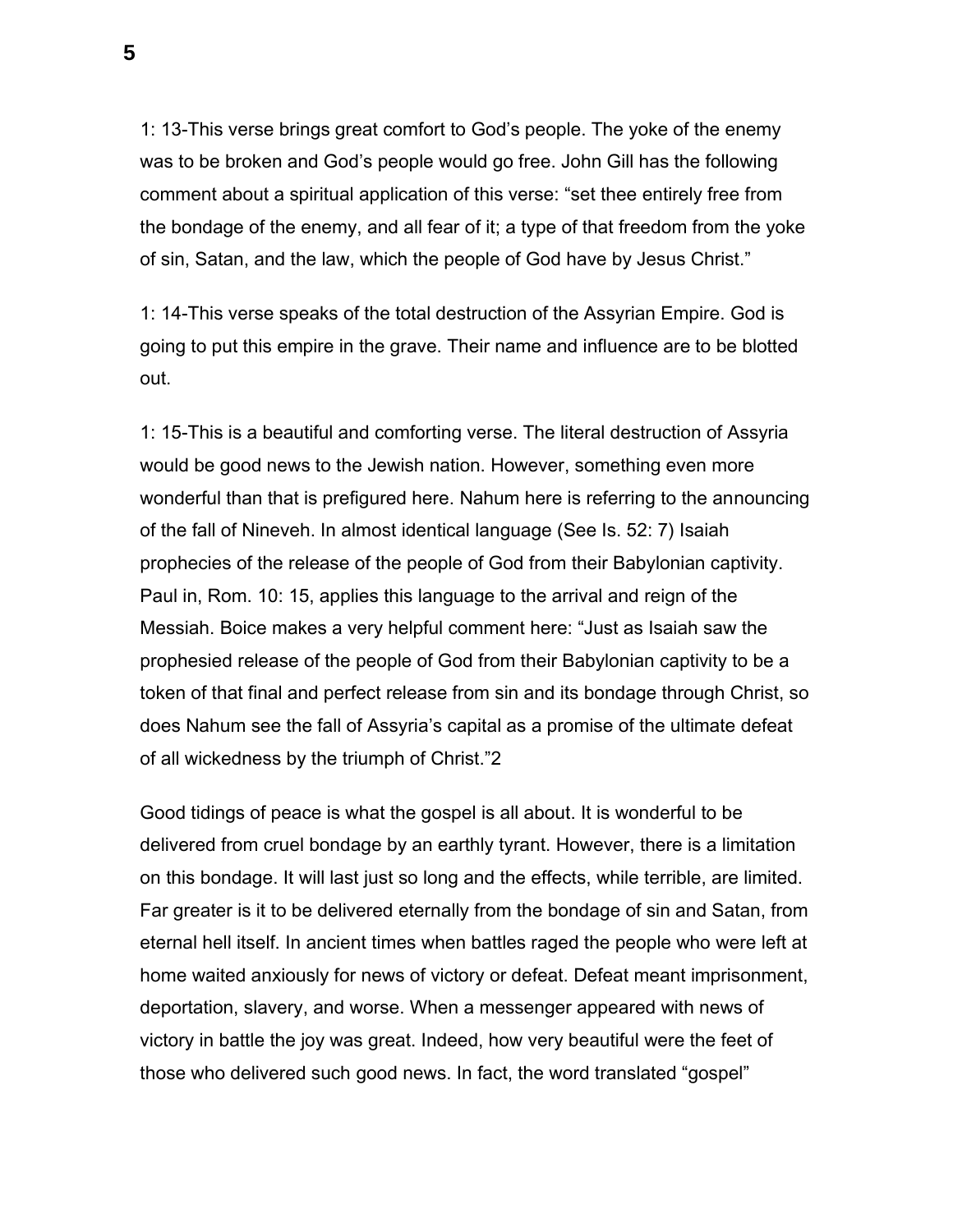originally referred to news of victory in battle. This word is euangellion. There is a beautiful description of this word in Kittel's Theological Dictionary of New Testament Words. The article is titled "Euangellion among the Greeks:

Euangellion is a technical term for "news of victory." The messenger appears, raises his right hand in greeting and calls out with a loud voice chaire…nikomen ("rejoice…we have conquered). By his appearance, it is known already that he brings good news. His face shines, his spear is decked with laurel, his head is crowned, he swings a branch of palms, joy fills the city, euangelia (sacrifices) are offered, the temples are garlanded, an agon (athletic games) is held, crowns are put on for the sacrifices and the one to whom the message is owed is honored with a wreath…Because of the of the message, the messenger exerts himself to be first. I f another arrives before him, his reward is less: A slow messenger can be punished for his dilatoriness, for he deprives the recipients of their good fortune.3

How joyful the saints should be when we hear the wonderful news of our complete and everlasting salvation by our Lord Jesus Christ! Our worship services should be filled with joy.

Chapter 2-Siege and Destruction of Nineveh

2: 1-An ironic exhortation for Nineveh to prepare for a terrible attack.

2: 2- The term "turned away" can also mean "turned back," indicating that the Lord was giving back the things the Assyrians had emptied them of.

2: 3-5-A description of the Babylonians and their allies as they came to attack Nineveh.

2: 6-This may be figurative of the enemy coming in like a flood, but it is likely literal referring to the rising river that broke down a portion of the walls and flooded part of the city.

**6**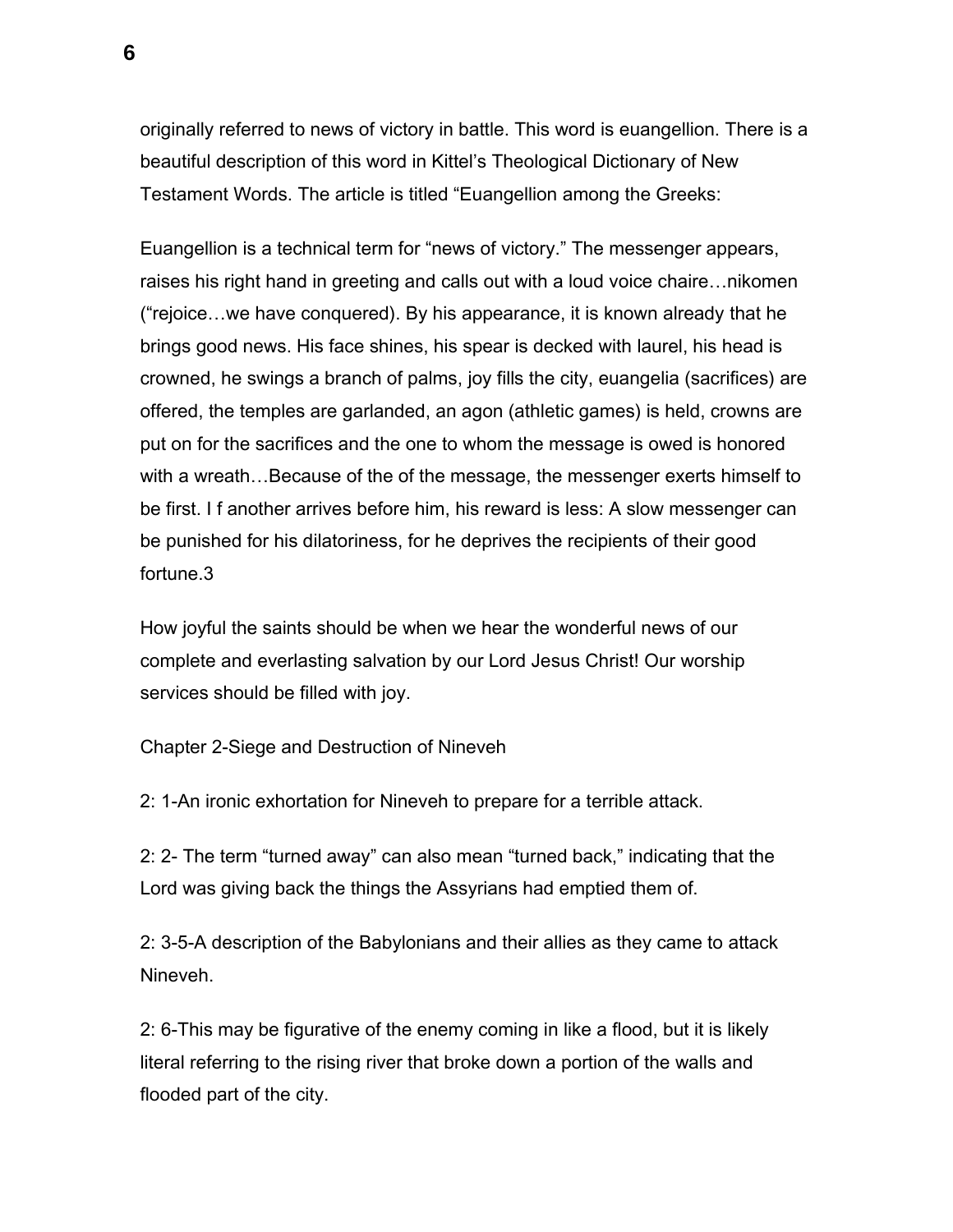2: 7, 8-The queen would be led away captive. Her maids, mourning, are with her. The people, maybe even her soldiers, were fleeing away and not looking back.

2: 9, 10-Nineveh had been filled to an amazing extent with the wealth of the many nations she had conquered over the centuries. She had been a robber nation to an exceeding degree. Now all this wealth was being removed by her conquerors. When the ruins of Nineveh were discovered in the 1800s the archaeologists found no gold and silver there, a very unusual experience when compared with the excavations of other ancient cities.

2: 11-13-Here the prophet compares the cruel Assyrians to group of lions who had killed and filled their dens with the prey. They were seemingly invincible and self-confident and none could stand before them. Now, however, the Lord was against them. He would destroy them. Their messengers (ambassadors) who had made great demands on all their victims, would no longer be heard. The allconquering Assyrians who had fielded mighty armies were no match for the Lord of hosts. In this particular instance, the Babylonians were a part of that host. He used them to punish the Assyrians. Later, when He was through with the Babylonians, the Lord destroyed them too. He truly is Ruler over all! David wrote in Psalms 103:19, "The LORD hath prepared his throne in the heavens; and his kingdom ruleth over all." Later, Nebuchadnezzar, the mighty ruler of Babylon, was humbled before the mighty Lord and said in Daniel 4:34-35, "And at the end of the days I Nebuchadnezzar lifted up mine eyes unto heaven, and mine understanding returned unto me, and I blessed the most High, and I praised and honoured him that liveth for ever, whose dominion is an everlasting dominion, and his kingdom is from generation to generation: And all the inhabitants of the earth are reputed as nothing: and he doeth according to his will in the army of heaven, and among the inhabitants of the earth: and none can stay his hand, or say unto him, What doest thou?"

Chapter 3-Nineveh an Example of God's Judgment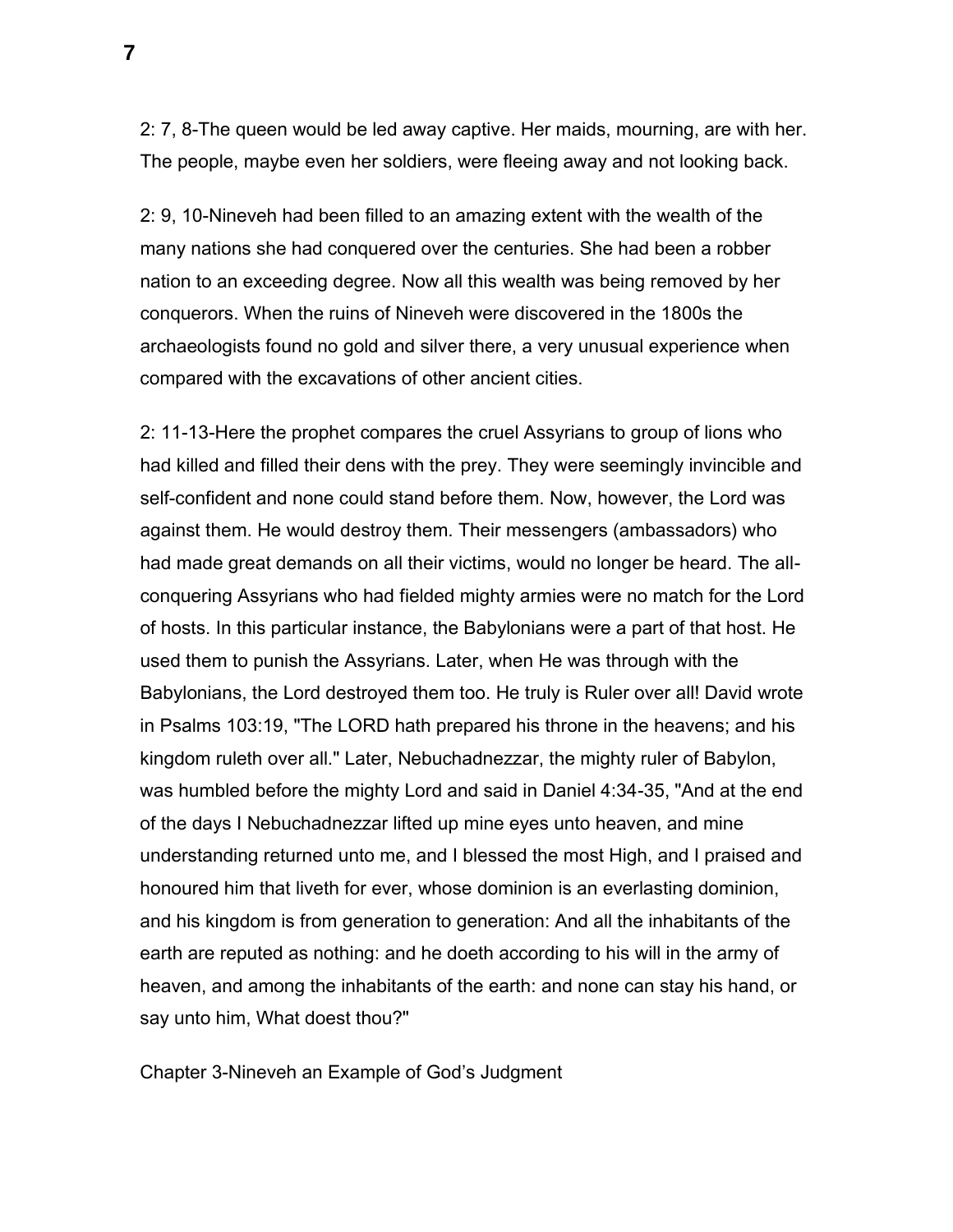3: 1-4-The prophet now begins to set forth in detail the sins of Nineveh. One of her greatest crimes was her cruel and sadistic violence. In monuments and inscriptions found by archaeologists many of her rulers boasted of nauseating atrocities that they had committed against those they had subdued. According to almost all historians of this period no single city in the ancient world had matched the Assyrian capital for her cruelty. Things such as skinning her victims alive, mutilating them by cutting off limbs and putting out of eyes were standard practices. They often impaled defeated soldiers on long stakes.

In these verses the Nahum also tells of Nineveh's deceit. The city was "full of lies."

She was also guilty of plunder or robbery. We have already seen how she was full of the wealth that she had stolen from other nations. This reminds one of the way Hitler plundered the countries of Europe that he had overrun. He stole gold, great paintings and other treasures. He plundered entire museums and expropriated the property of Jews and other perceived enemies of the Nazis.

We find in verse four that Nineveh was also guilty of witchcraft. No doubt much of this was connected with Satanic and demonic influences.

3: 5-7-In these verses God begins to detail some of the ways He will punish and destroy the Assyrians. They had humiliated their victims; now they would be exposed to the contempt of the world. They will be mocked and ridiculed.

3: 8-10-Nahum now brings to the attention of the overconfident Ninevites an example of another seemingly impregnable city that had fallen. This was the city of No in Egypt, which most scholars identify with the city of Thebes. This city had been in a very strong location. It was located on the Nile and was surrounded by moats and canals. Yet in 663 B. C. it had fallen to the Assyrians. The people of Thebes also had many strong allies, such as Ethiopia, Put (Libya), and Lubim (another Libyan city). Yet, with all these advantages she fell.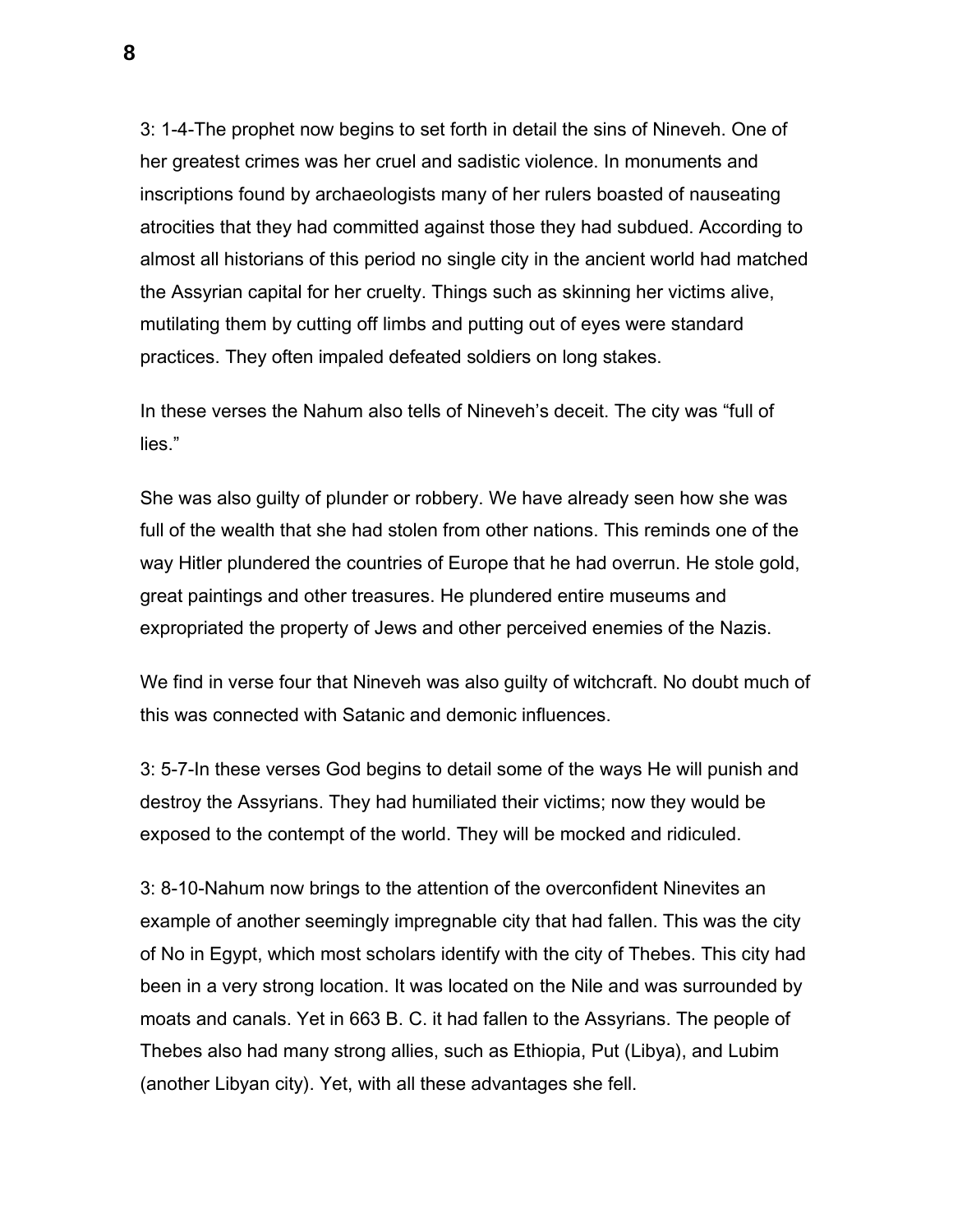3: 11-13- Now Nineveh would be drunk (with the cup of the Lord's wrath). Her strongholds would be easily taken, like a fig tree being shaken and her figs falling off. Her soldiers would be as weak as women for warfare. The gates would be undefended, likely by the soldiers fleeing and by the breaches made in the wall by the rising river. The city would be destroyed by fire.

3: 14, 15- This is the ironic language of the taunt. They are told, in a mocking and derisive fashion to prepare the city for a long siege. Then they are told that the most strenuous efforts would be to no avail. The city would be destroyed by fire and the sword.

3: 16-18-The merchants who had traded with Nineveh flee away in the face of trouble. They scatter like locusts. The rulers and military leaders flee in utter panic and confusion. This is a scene of absolute chaos and anarchy. The shepherds or rulers "slumber" and "dwell in the dust." These are probably euphemisms for death. In the chaos and absence of leadership the people are scattered.

3: 19-The fall of Nineveh and the Assyrian Empire was complete and final. She would not rise again. She had been utterly and totally and irreparably destroyed. At this news the entire world surrounding her greatly rejoiced. Many of them had either been her victims or feared her as potential victims.

## Final Thoughts

This prophecy should be a great consolation to God's people. Even today we are surrounded by evil, but this evil will not go unjudged. God is going to finally completely vindicate His people and pour out His awesome wrath on their enemies. The enemies of God's children are also His enemies. When God's people suffer great injustice they must follow the example of the Lord Jesus. We must follow the pattern set forth in 1 Peter 2:21-23, "For even hereunto were ye called: because Christ also suffered for us, leaving us an example, that ye should